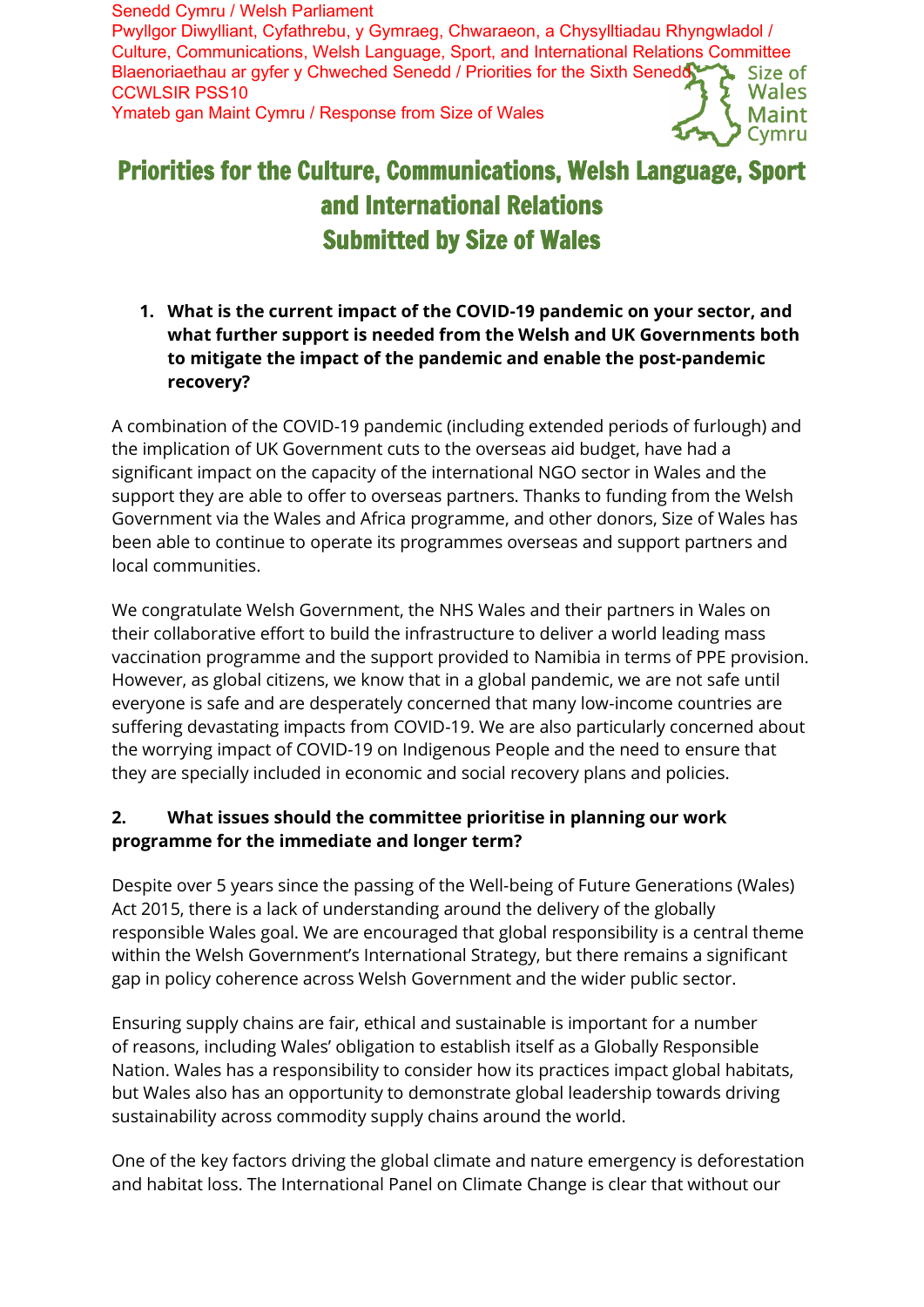Senedd Cymru / Welsh Parliament Pwyllgor Diwylliant, Cyfathrebu, y Gymraeg, Chwaraeon, a Chysylltiadau Rhyngwladol / Culture, Communications, Welsh Language, Sport, and International Relations Committee Blaenoriaethau ar gyfer y Chweched Senedd / Priorities for the Sixth Senedd Size of CCWLSIR PSS10 Wales Ymateb gan Maint Cymru / Response from Size of WalesMaint

forests, we will fail to limit global warming to 1.5°C. Wales needs to play its part by changing what it buys, consumes and invests in, since these choices can drive unethical practices and environmental degradation overseas.

More than 70% of tropical forest loss and land conversion is attributable to the production of just a handful of agricultural commodities and forestry products demanded by consumers. Precious habitats like the Amazon are being burnt to clear land - rainforests are being destroyed to produce just a handful of commodities. Wales imports significant quantities of agricultural and forest commodities, some of which are driving deforestation and habitat destruction overseas. Whether that is commodities for the production of soymeal for livestock feed in Wales, palm oil used in everyday supermarket items, beef imported into Wales, cocoa used in Welsh confectionery and desserts, or even rubber used to produce latex or car tyres.

Size of Wales, along with WWF Cymru and RSPB Cymru and Size of Wales have formed a Deforestation Free Nation Partnership. We have commissioned research which is due to be published in October to provide data, for the first time, of Wales' deforestation footprint. The research confirms that

- **An area equivalent to 40% of the size of Wales (823,000 hectares)** was required overseas to grow Welsh imports of cocoa, palm oil, beef, leather, natural rubber, soy, timber, pulp and paper in an average year between 2011- 2018.
- Crucially, **30% of the land used to grow Welsh imports of commodities is in countries categorised high or very high risk for social and deforestation issues**. This means commodity supply chains supplying Wales in these countries risk deforestation, conversion of natural ecosystems and/or social issues, such as child, forced labour or abuse of Indigenous People's rights.

Wales possesses significant levers which can be used to address our Global Responsibility. These include:

- Introducing mandatory ethical and sustainability requirements for public sector procurement in Wales;
- Monitoring our consumption emissions and setting targets to reduce this in Wales' carbon budgets and low carbon delivery plans
- Ensuring that the Welsh Government's Economic Contract, which aims to strengthen a relationship with business and drive inclusive growth and responsible business behaviour, is strengthened so that signatories to the contract commit to ethical supply chains that protect human rights and the environment.
- Introducing sustainable farming practices via the Sustainable Farming scheme that do not contribute to human rights abuses and environmental degradation overseas. For example, this includes ending the reliance on imported soy animal feed that originates from forest risk areas and adopting nature and climatefriendly farming methods such as organic farming, agro-ecology and agroforestry.